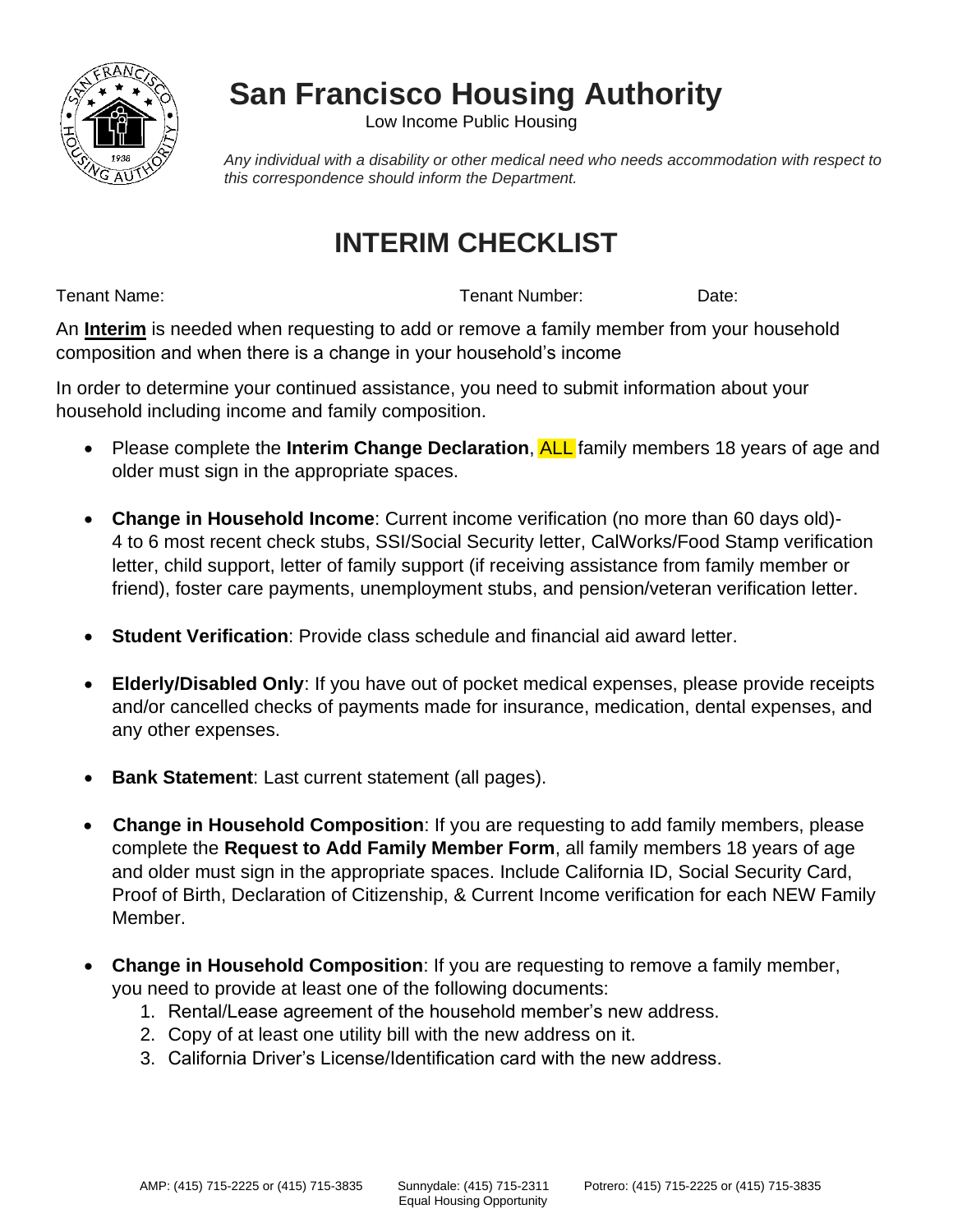

## **San Francisco Housing Authority**

### **INTERIM CHANGE REPORT**

**BLANKS MUST BE FILLED IN OR MARKED "NOT APPLICABLE". This form MUST be filled out COMPLETELY and** 

**READ DIRECTIONS THOROUGHLY. Please print using an ink pen. Fill in for all household members. ALL** 

| returned to your Occupancy Specialist before any adjustment to your assistance can be made.                                                     |          |                               |               |
|-------------------------------------------------------------------------------------------------------------------------------------------------|----------|-------------------------------|---------------|
| Name of Head of Household:                                                                                                                      |          |                               |               |
| Unit Address:                                                                                                                                   | City:    |                               | Zip:          |
| Mailing Address if Different from Above:                                                                                                        |          |                               |               |
| Phone Numbers: Home:                                                                                                                            | Message: | Email:                        |               |
| What has changed in your household? Please be specific and list all changes in household composition, income,<br>1)<br>assets, and/or expenses. |          |                               |               |
| Household Composition: List all persons who are or will be living in your home, beginning with the Head of<br>2)<br>Household                   |          |                               |               |
| <b>Legal Name</b><br>(Written on Social Security Card)                                                                                          |          | <b>Social Security Number</b> | Date of Birth |
|                                                                                                                                                 |          |                               |               |
| If yes, who?                                                                                                                                    |          |                               |               |
| If yes, who?                                                                                                                                    |          |                               |               |
| 3) Medical Expenses (Elderly, Handicapped, or Disabled Families Only):                                                                          |          |                               |               |
| If yes, how have they changed?                                                                                                                  |          |                               |               |
| Please complete Page Two. Before turning in, make sure both pages are complete and that all household adults have signed their forms.           |          |                               |               |